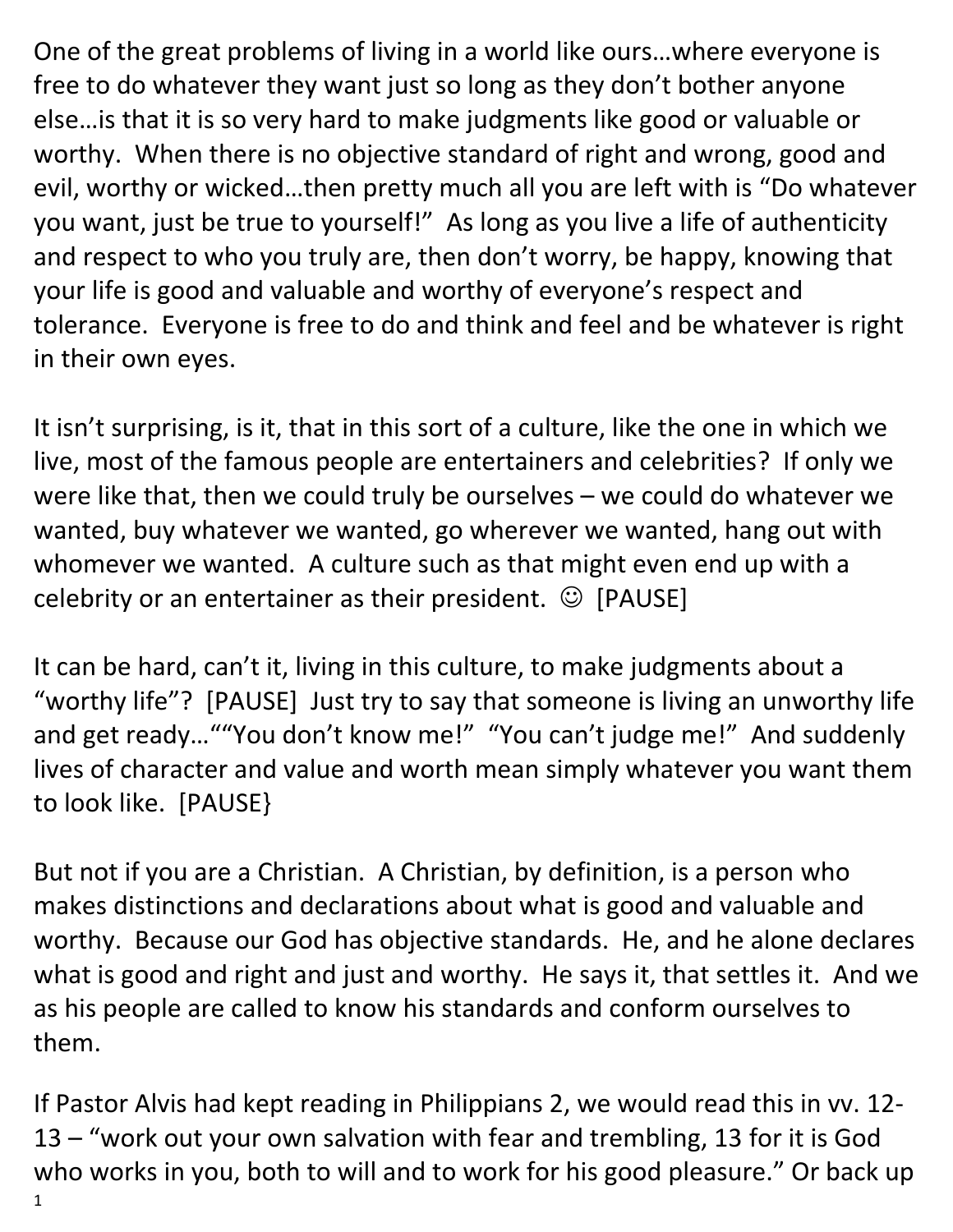in 1:6 – "And I am sure of this, that he who began a good work in you will bring it to completion at the day of Jesus Christ." Christians are people in whom God has started a work, he is at work in us. And Christians are people who are at work in themselves, we are working out our salvation.

Christians are those whom God has called to live worthy lives in obedience to him. And that is what the apostle Paul says right at the beginning of our passage for today, in 1:27, Paul tells the church that he loved at Philippi – "Only let your manner of life be worthy of the gospel of Christ". This word "gospel" is the Greek word "euangelion", it means good news, news to be heralded and declared. It is used in the NT as the good news that is declared when a new king is enthroned. And Paul says that as Christians, we are those who are followers of the True King, Jesus Christ. We have submitted to his rule and authority in our lives, over our lives. He is our King. We have submitted to the gospel of Christ, the good news of King Jesus.

And if Jesus is your King, then your life should reflect it. The problem in our culture – what we see in the world around  $us - is$  what happens when everyone is their own king. The "Gospel of our World" is this - "Only let your manner of life be worthy of the gospel of Jeff!" Oh man, I can DO this!  $\odot$ And I don't even HAVE TO TRY!! It just happens. But it doesn't work. We can't rule ourselves. We can't rule our lives. We make a mess out of everything we touch. And we are too afraid to answer the only important question that gnaws at our conscience – how's this working out for me?

A Christian is simply someone who submits themselves completely – no reservations – to the gospel of Christ. Repentance means turning away to the gospel of self, the kingship of self, and humbly accepting the Kingship of Jesus Christ as Lord and Savior.

And once we become followers of King Jesus, we are called to live a life that is worthy to be called Christian. Only let your manner of life be worthy of the gospel of Christ. And so we go against our culture and say that there is such a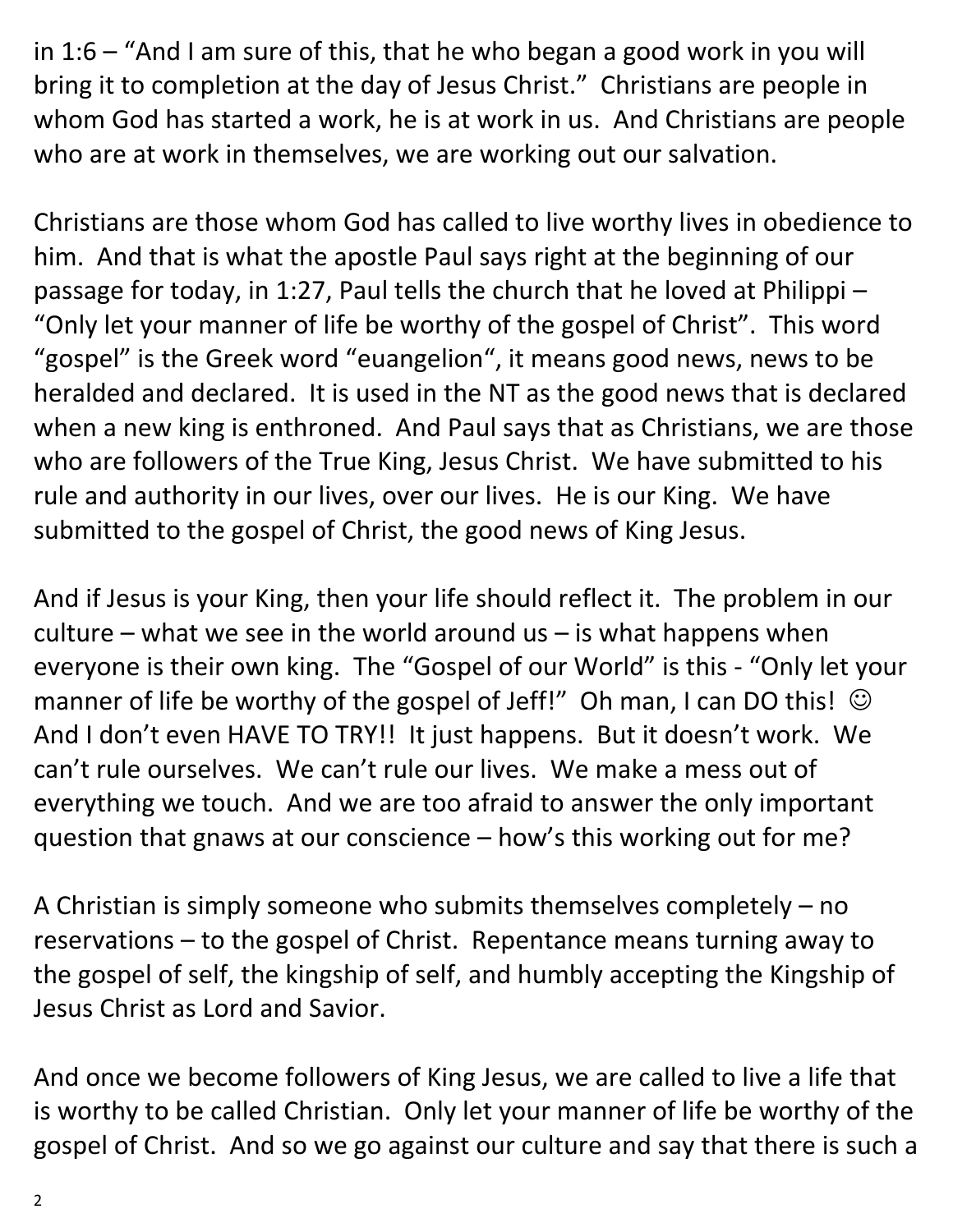thing as a worthy life and such a thing as a life that is unworthy and dishonoring to the name of Christian and to the Christ whom we serve.

What does the worthy life look like? The Bible gives us answers all throughout its pages…from beginning to end. But we get a clear picture here in this passage in Philippians. And Paul says quite clearly that a worthy life, a life worthy of the gospel of Christ, of the name Christian is marked by at least four things – standing firm, being united, humility and service.

So here is a very practical sermon for you. Here is a sermon that will be very easy for you to apply to your own life. Do you want to live a life worthy of the gospel of Christ? Do you want to honor the name of Christ which you bear as a Christian? Well then, here are some very clear and simple (not simplistic) commands from God for your life this morning –stand firm, be united, be humble, be a servant.

## **STANDING FIRM**

So let's look at this passage, Philippians 1:27-2:11 with the desire that we would go from this place eager to live lives worthy of the gospel of Christ – and it isn't ONLY these four things that make up the worthy life – we could make the list 104 things – but a worthy life contains at least these things…and they seem pretty central to the apostle Paul, so let's meditate upon them a bit this morning.

And we begin with steadfastness…which seems like it might be "worthy mark" #1 for Paul – does it seem like that to you? Look at 1:27 and see if you agree – "27 Only let your manner of life be worthy of the gospel of Christ, so that whether I come and see you or am absent, I may hear of you that you are standing firm in one spirit, with one mind striving side by side for the faith of the gospel,". Paul is writing this letter from prison and chapter 1 makes it clear that Paul isn't sure whether he is going to live or die there – but to live is Christ, to die is gain (1:21). He isn't sure if he will ever see these Christians again.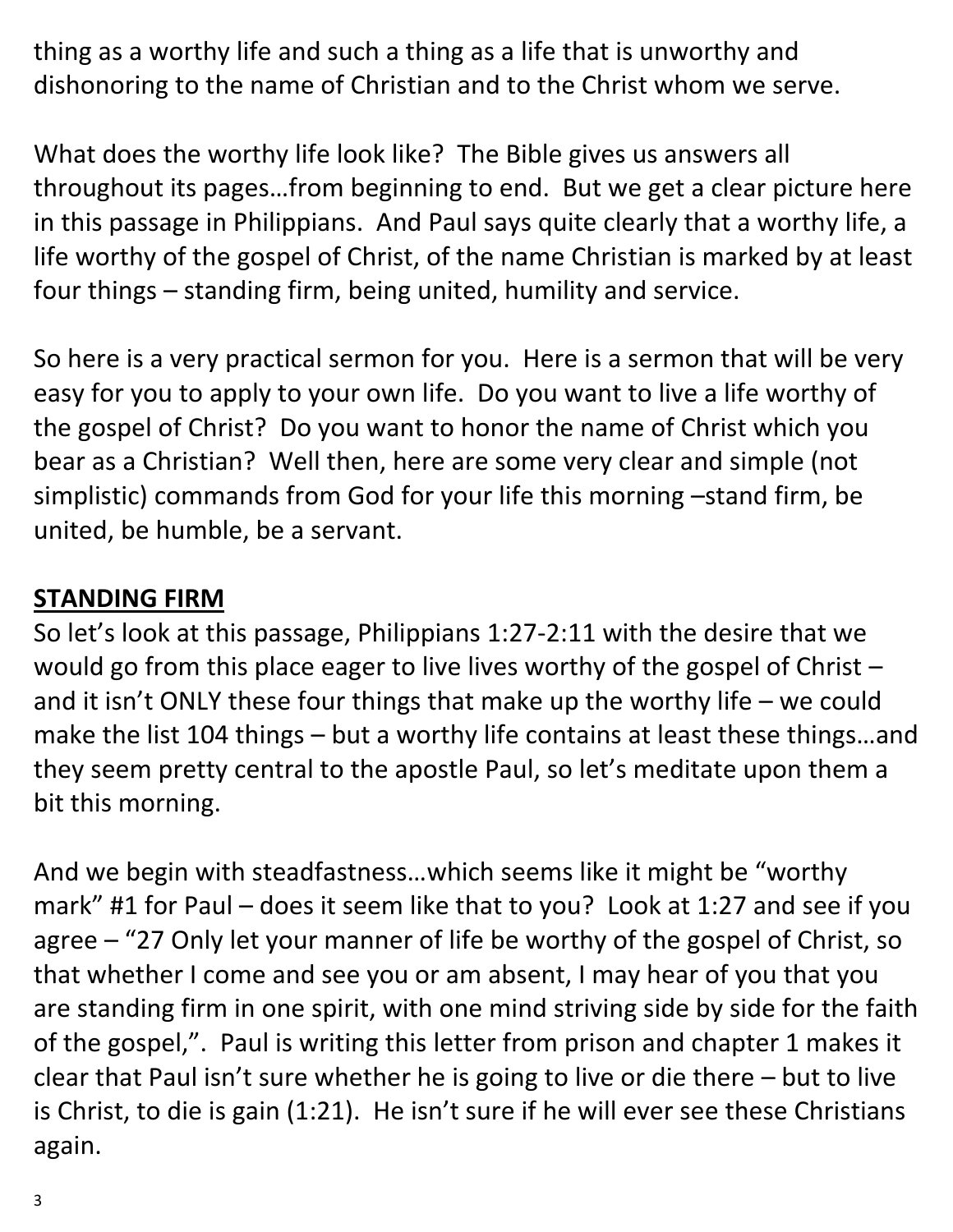He might see them. He might hear a report about them. Either way, what does he want? What does 1:27 say? "I may hear of you…that you are standing firm". Paul was in prison because he was a Christian. He would die because he was a Christian. When Paul first visited Philippi (Acts 16) he is thrown in prison there. And vv. 28-30 make it very clear that the Philippians aren't going to escape the suffering that Paul experienced from their fellow citizens. Opponents will try to frighten and intimidate them (v. 28) but just as they heard (or even saw?) that Paul was steadfast while in Philippi he declared the gospel of Jesus Christ, so to this church must remain steadfast.

Paul even go so far as to say that suffering "has been granted" to these Christians – look at verses 29-30 - 29 For it has been granted to you that for the sake of Christ you should not only believe in him but also suffer for his sake, 30 engaged in the same conflict that you saw I had and now hear that I still have. Paul is saying that this suffering and struggle and conflict is actually a mark of the true Christian living a worthy life in the world. The world murdered our Savior. The world murdered his disciples. The world hated our King and it hates his loyal subjects. But Christ told us "in the world you will have tribulation, but take heart, I have overcome the world." (John 16:33)

Are you a follower of King Jesus this morning? Then the world will hate you. You will suffer because you follow Christ. Your faith in Jesus will bring you into conflict with this godless world. "But we are not of those who shrink back and are destroyed, but of those who have faith and preserve their souls." (Heb. 10:39) Stand firm, be steadfast in the truth of the gospel of our Lord Jesus Christ. Don't be frightened by your opponents, whoever they may be – family, friends, the culture. Trust Christ, follow Christ, and join with the saints throughout the ages who have stood firm in their faith.

## **UNITY**

Every Christian who wants to live a life worthy of the gospel must be steadfast and stand firm. But they are not to do it alone! If you look back at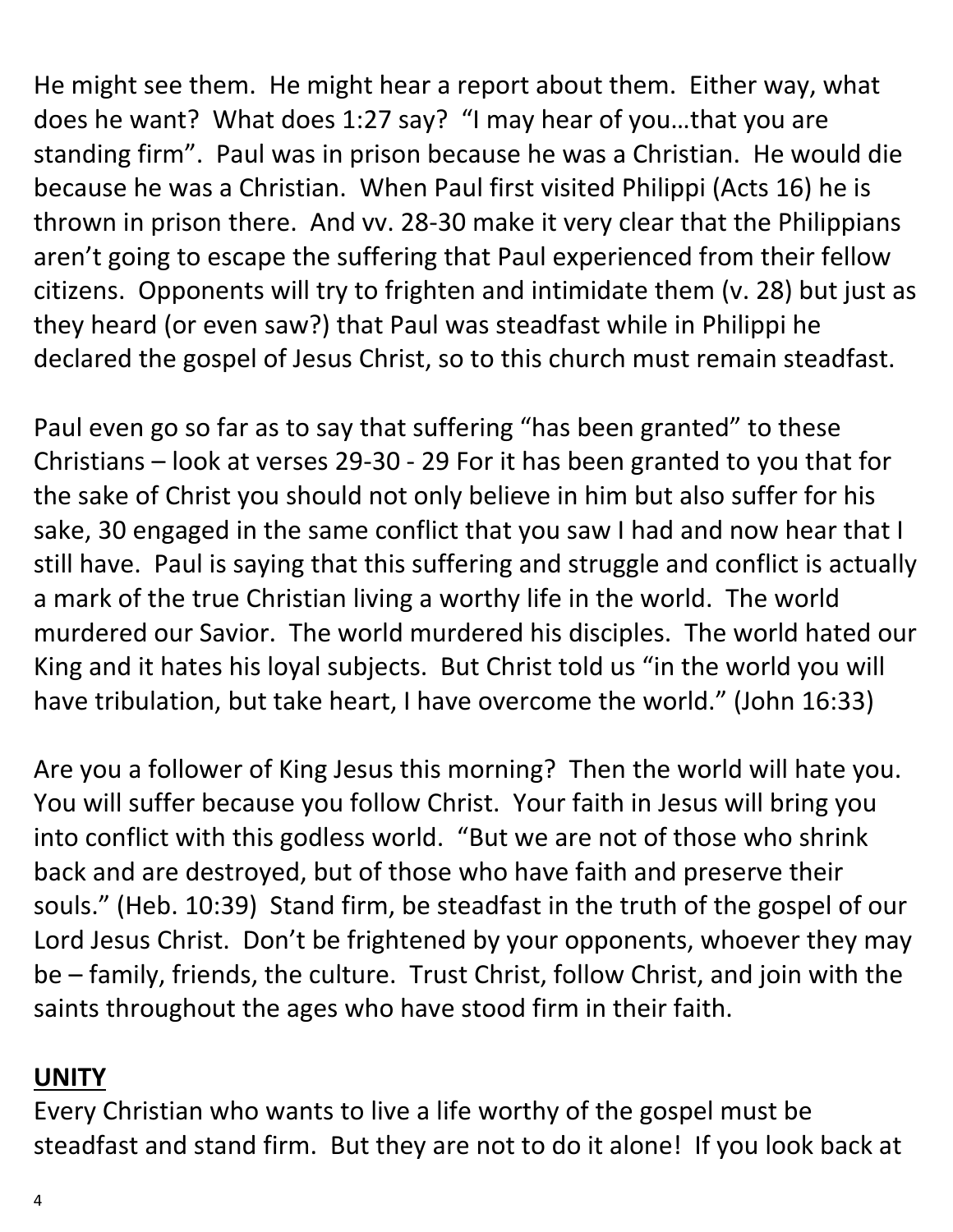1:27, we see very clearly that Paul is telling a group of people – the church at Philippi – to do this TOGETHER. Stand firm – Christians. Stand firm – church. Do it individually. Do it together. So…these verses make it very clear that the worthy life isn't a SOLO project of standing firm. The church must do it together. In fact, 1:29 tells us that it is the reality of the church united, standing firm together, that is a clear sign to the opponents of Christ's church that they are doomed to destruction.

Notice the corporate language that Paul uses in verse  $27 -$  "... I may hear of you that you are standing firm in one spirit, with one mind striving side by side for the faith of the gospel." The word "spirit" there is most likely a reference to the Holy Spirit who gives new life to every Christian and knits us together as brothers and sisters in Christ. We are one in the Spirit. The Spirit of Christ dwells in us and among us. And so we stand firm in one spirit, together against the opponents of Christ. We also stand together with "one mind" – this world translated "mind" is psyche in Greek and it refers to the sphere of the affections and moral energies.

So together as Christians, as it relates to our affections and our moral energy, we stand firm, side by side for the faith of the gospel. We love the things that God loves. We hate the things he hates. We take moral positions that accord with his truth and the teaching of the Bible. We do it together, in conversation with other Christians. We find a source of strength and encouragement from our brothers and sisters who labor and struggle and suffer alongside us. We share our victories and defeats our joys and disappointments.

And as we do this notice the profound significance and result there in verse 28 – it is a clear sign of the destruction of the unbelieving world and a clear sign to Christians of our salvation. The worthy life of a Christian, truly living for Christ in a hostile world should bring conviction to the watching world. Like the centurion at the foot of the cross who proclaimed – "Surely this is the Son of God" – Christians who continue to live and love like Christ in the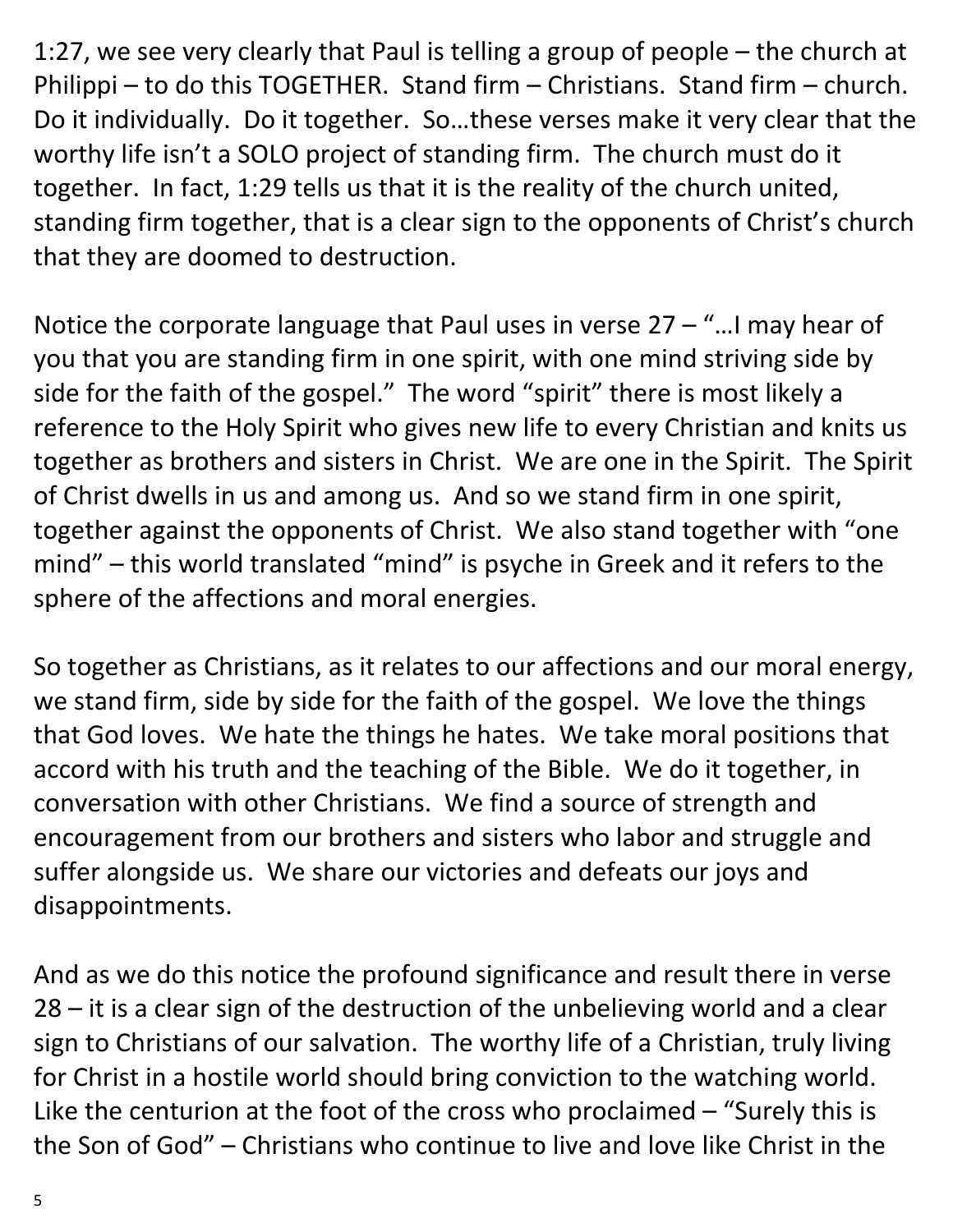midst of suffering and persecution, who actively seek to be salt and light in the world undaunted by any opposition that may come are a convicting presence in a godless world. Paul says Christians living like this will be a "clear sign to them of their destruction".

But Paul also tells us that this experience of unity in suffering and standing firm in the midst of it also works a confidence of salvation in the life of the Christian. As we stand unafraid and unwavering in the midst of persecution, we find that our faith in God is confirmed and strengthened. We see God leading and guiding us by his Spirit and filling us with faith and hope and love. We find the reality of the gospel proving true in our lives – we are able to pray for those who persecute us, to forgive those who wrong us, and to trust ourselves completely to our faithful Creator and Sustainer.

This theme of unity is so central to what a worthy life looks like that Paul picks right up on this theme again in 2:2. But now Paul's focus is a bit different. Bible scholar Alec Motyer summarizes it like this – "…unity is not just a useful weapon against the world, but rather it belongs to the very essence of Christian life, for it is the way in which Christians display outwardly what the gospel is and means to them. Unity is the gospel's hallmark". That is exactly right. Paul says that nothing would give him more joy, it would complete his joy, if Christians would be truly united.

Look at verse 2 with me  $-$  "...complete my joy by being of the same mind, having the same love, being in full accord and of one mind." The word "mind" that Paul uses here is different from the one he uses in 1:27. Here the word is φρονέω (fro-ne-o) and it means simply our thoughts or opinions. So Paul says that Christians are to be united in our thoughts and opinions, our loves, and we are to be agreed about these things. Notice he uses that word twice here in verse 2. Literally, you could translate this verse, "think the same thing…thinking the one thing".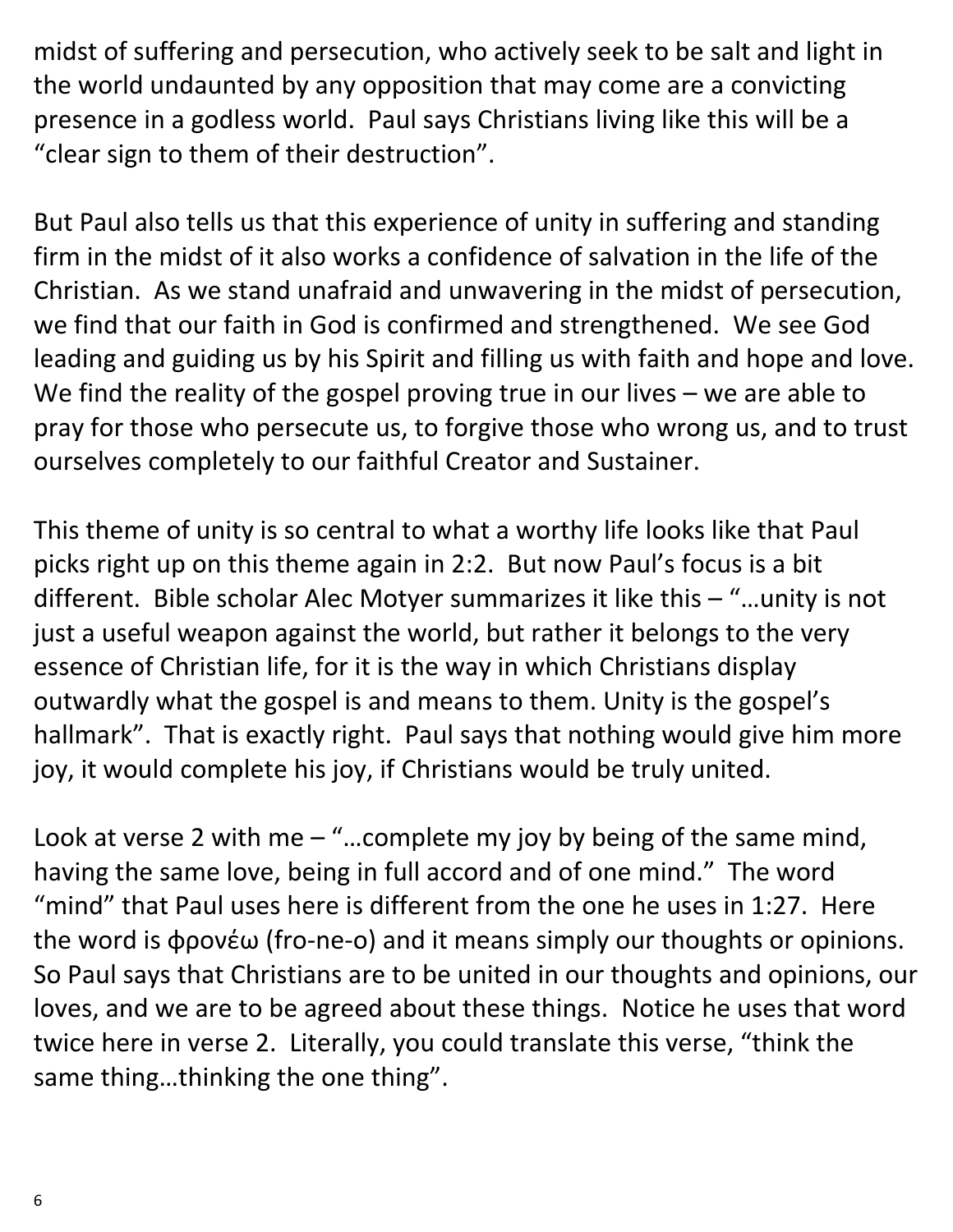NOTE – this is unity regarding the gospel of Christ, the central truths of the Christian faith. Christians don't have to believe the EXACT SAME THING about EVERYTHING…there is great freedom for personality and preference as Christians. Unity does not mean uniformity. But at the heart of the Christian message are truths that are non-negotiable – we could take the Apostles Creed or Nicene Creed as core, central truths that Christians have been united on for centuries.

But on non-essential issues, in the practical application of how we live out the Christian life, there will always be differences of opinions and personalities and preferences among Christians, and that is one of the wonderful blessings of this life – experiencing the way in which the love of God is displayed differently in the lives of Christians as they faithfully follow him…seeing how God has created us all differently, gifted us all differently, wired us differently, and used us all differently to display his glory in the world.

Do you want to live a worthy life as a Christian? We all do, don't we. Then let us work very hard to be united around the core, central truths of the gospel of Jesus Christ.

## **HUMILITY & SERVICE**

Paul continues his portrait of the worthy life in verses 3 & 4 with two other characteristics – humility and service. We are just going to skim over these…don't worry…

Someone might want to argue that this is simply two ways that unity of mind is worked out…and that might be…they seem pretty inter-connected, don't they? And if you look down at verse 5, that word "mind" occurs again as Paul goes on to give the supreme example of what humility and service look like in the life of Christ Jesus our Lord. So perhaps these shouldn't be separate, perhaps these are what true unity looks like in a church – humility and servant-heartedness?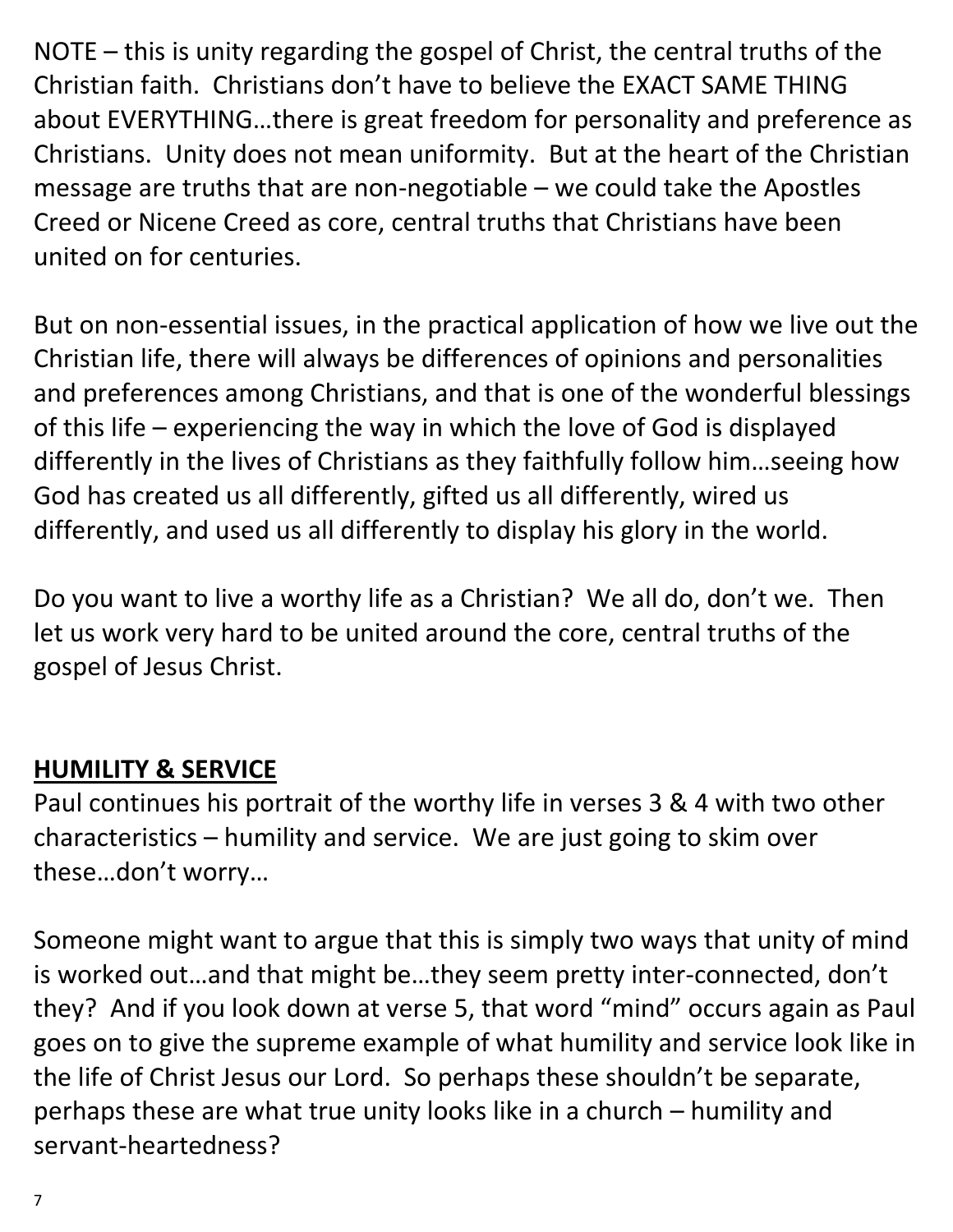Regardless, if you want to live a life worthy of the gospel, then these two qualities must mark every Christian – you must be humble and you must be a servant. Look at verses 3 & 4 with me – "3 Do nothing from selfish ambition or conceit, but in humility count others more significant than yourselves. 4 Let each of you look not only to his own interests, but also to the interests of others."

Now these verse don't teach that it is wrong to look to your own interests – to care for your own needs and the needs of those around you. It is wrong to look ONLY to your own interests or to look to your own interests with selfish ambition, self-regard, or a proud desire to put yourself first. We all have to fight against this desire, don't we…it isn't even really a desire, it is just a normal, default setting…to look out for ourselves first. But the Bible teaches us that Christian harmony and unity comes about when in humility and a desire to serve we count others more significant than us and worthy of our service and our concern and our care.

Pride and selfishness are right at the heart of all sin and unbelief. It destroyed the devil and ruined our first parents. And it continues to destroy people and churches. But the gospel good news tells us that there is a man, Jesus Christ, who lived a perfect human life – he was tempted in every way that you and I are, but never gave in to pride or selfishness in thought or attitude or deed. He lived the life that you and I should have lived, but didn't. And they nailed him to a cross for it, which he willingly did, because he knew that his death would be the atoning sacrifice for all who looked to him in faith. He died our death. But then he rose again triumphant from the grave, giving all of us hope that one day, though we die in this body, will be resurrected like Christ to dwell on a new earth in new bodies for all eternity.

But until the glorious return of Christ, we are to have the mind of Christ – we are to humbly and sacrificially look to the needs of others, just as he did. And as we close this morning, we have a glorious picture of the work of Christ.